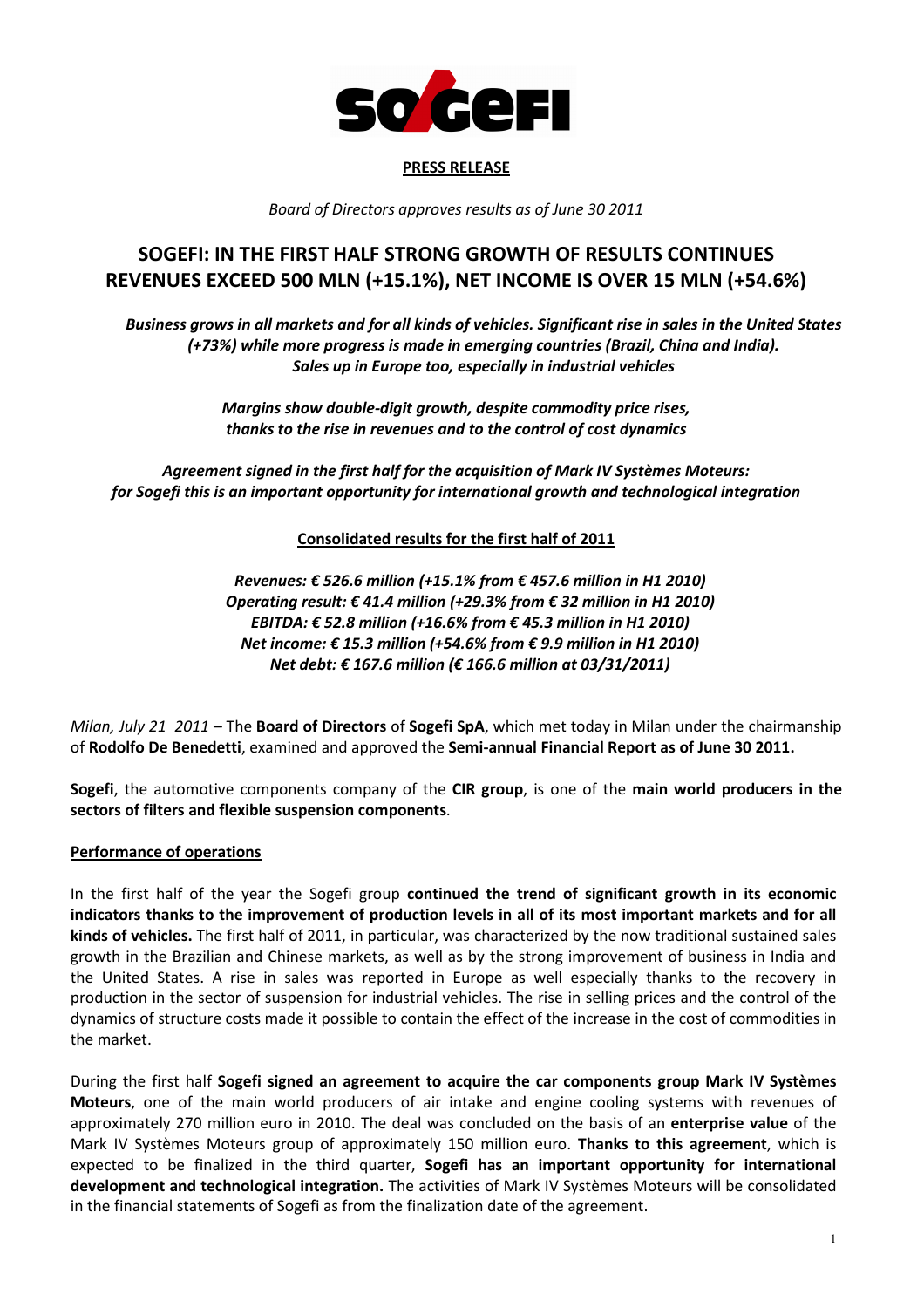### Consolidated results

The consolidated revenues for the first half came in at 526.6 million euro, posting a rise of 15.1% on the figure for the same period of 2010 (457.6 million euro). The greatest increase was reported in the United States (+72.8%), thanks to the fact that the production plants launched in 2010 are now fully up and running. Revenues also posted double-digit growth in Brazil (+13.9%), China (+18.4%), Europe (+13.2%, with the significant contribution of industrial vehicles, sales of which rose by 49%) and India (+29.9%).

The rise in sales was most significant in the **Suspension Components Division** (+24% on the first half of 2010, to a total of 281.8 million euro). The *Filter Division*, with total sales of 246.2 million euro, reported a more modest rise (+6.3%) as more than 60% of the revenues came from the aftermarket segment (independent aftermarket and OES), which reported lower growth than the original equipment market. Especially in Europe the negative economic environment caused a decline in sales in the independent spares aftermarket (-5.7%).

The higher revenues, associated with a lower impact of structure costs, brought about a significant rise in the operating margins of the group, despite the higher cost of all the main materials used and especially of steel, paper and rubber.

The consolidated operating result was considerably better than in the previous year (+29.3%), coming in at 41.4 million euro (7.9% of revenues) versus 32 million (7% of revenues) in the first six months of 2010. In the second quarter of 2011 the operating result was 8.7% of revenues, up from 7% in first quarter 2011 and 8.1% in second quarter 2010.

The income statement for the period includes restructuring costs of 1.6 million euro (compared to 4.3 million in the same period of last year) and costs of 3.3 million euro for legal, financial and fiscal due diligence services for the acquisition of the French automotive components group Mark IV Systèmes Moteurs.

The consolidated gross operating margin (EBITDA) was 52.8 million euro (10% of revenues), up by 16.6% from 45.3 million in the first half of 2010 (9.9% of revenues). Consolidated EBIT was 30.6 million euro (5.8% of revenues), and was up by 34.2% from 22.8 million euro (5% of revenues) in first half 2010.

The income before taxes and minority interests of 25.9 million euro (17.7 million euro in the first half of 2010), also benefited from lower financial expense (4.7 million euro, down from 5.1 million euro in the first half of 2010) thanks to the lower average debt for the period.

Consolidated net income was 15.3 million euro (2.9% of revenues), and was up by 54.6% from 9.9 million euro (2.2% of revenues) in the same period of 2010.

Consolidated equity, including minority interests, stood at 209.6 million euro at June 30 2011 (206.8 million euro at June 30 2010 and 214.4 million euro at December 31 2010).

Consolidated net debt at June 30 2011 totalled 167.6 million euro and was significantly lower than the figure for the corresponding period of last year (182.5 million euro). The slight rise from the figure at December 31 2010 and March 31 2011 (164.9 million euro and 166.6 million euro respectively) was due partly to the distribution of dividends for 14.9 million euro in April 2011.

The group had 5,777 employees at June 30 2011 (5,574 at December 31 2010).

#### Result of the parent company of the Group

In the first half of 2011 the parent company Sogefi SpA reported net income of 20.8 million euro, up from 8.4 million euro in the same period of the previous year. The company benefited mainly from a greater dividend flow (+14.6 million euro) compared to the first half of 2010.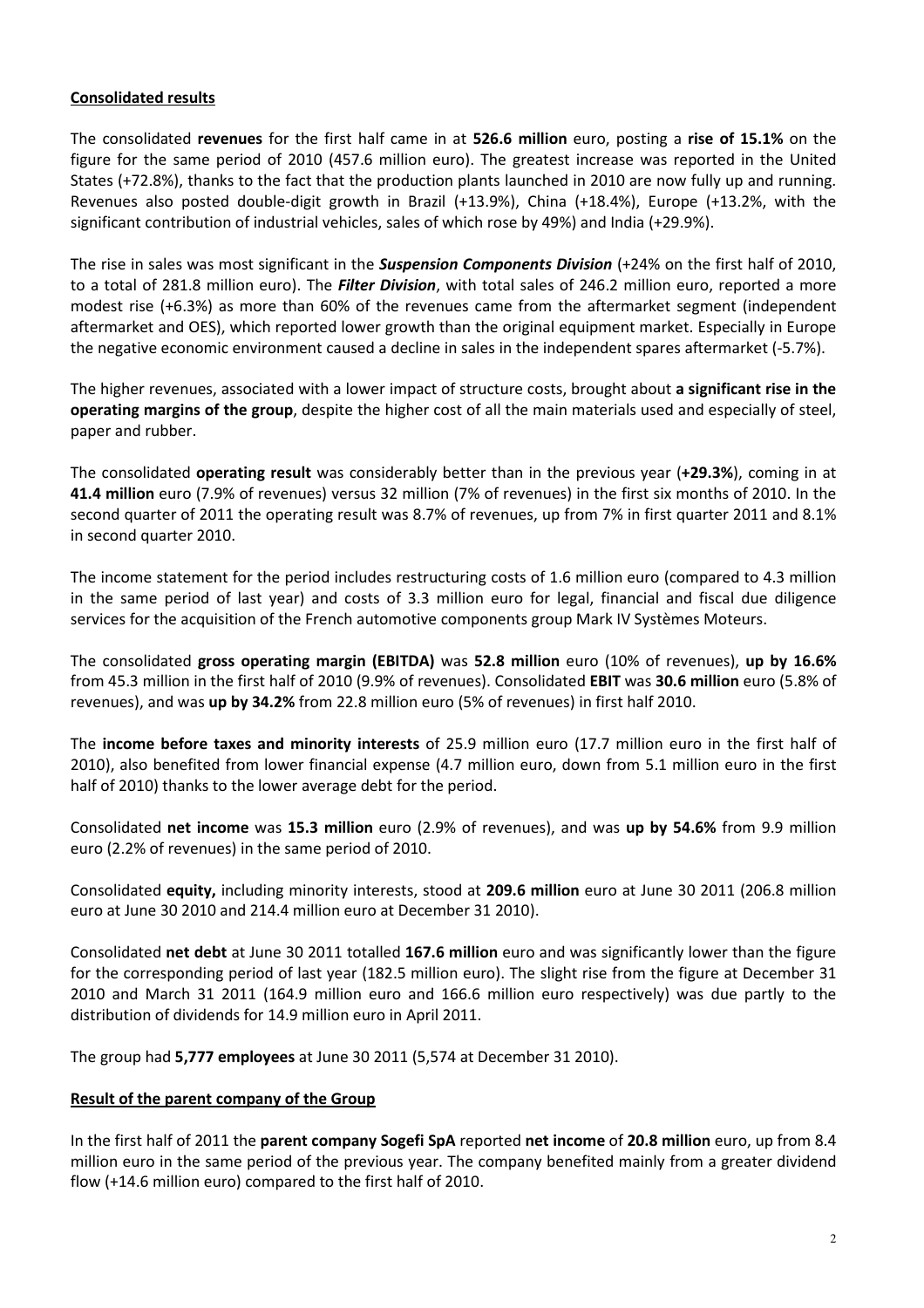Net debt stood at 108.9 million euro at June 30 2011 and was down significantly from 121.4 million euro at March 31 2011 and 119.5 million euro at December 31 2010.

#### Outlook for the whole year

In the second part of the year demand is expected to show a similar trend to that seen in the first half. Therefore, despite the higher cost of the main commodities and the restructuring charges forecast with the partial closure of a plant in Wales, the company should confirm for the whole year the levels of operating profitability achieved in the first half.

The executive responsible for the preparation of the company's financial statements, Giancarlo Coppa, hereby declares, in compliance with the terms of paragraph 2 Article 154-bis of the Finance Consolidation Act (TUF), that the accounting figures contained in this press release correspond to the results documented in the company's accounts and general ledger.

\*\*\*

Contacts:

Sogefi Investor Relations Giancarlo Coppa tel.: +39 02 46750218 www.sogefi.it

CIR Group Communication Department Salvatore Ricco Francesca Sagramoso tel.: +39 02 722701 e-mail: infostampa@cirgroup.it www.cirgroup.it

> Attached are the key figures from the income statement and the statement of financial position at June 30 2011 of the Sogefi group and of its parent company Sogefi S.p.A.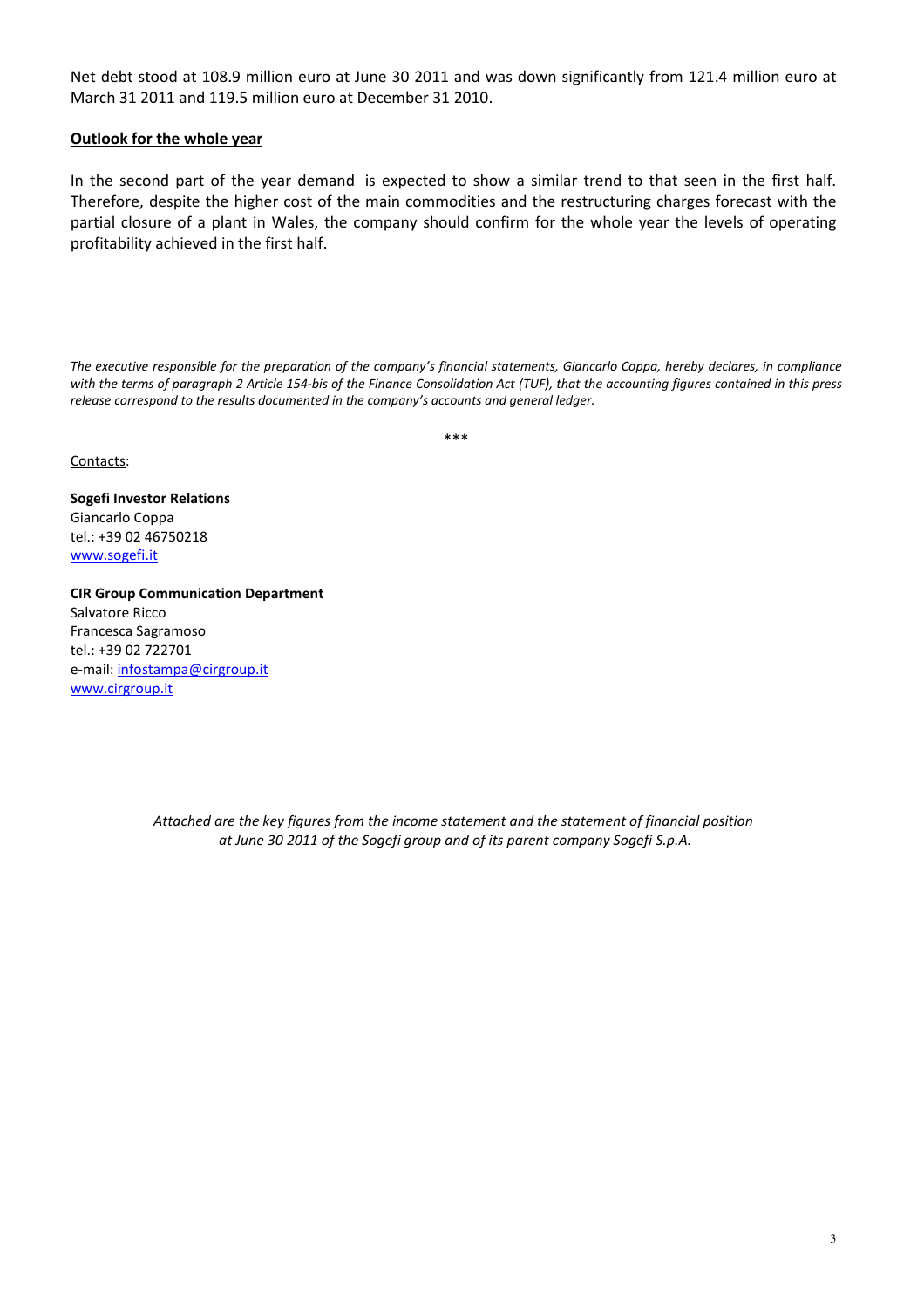# **SOGEFI GROUP**

# RECLASSIFIED CONSOLIDATED INCOME STATEMENT FROM 01.01.2011 TO 06.30.2011

(in millions of Euro)

|                                        | 1st half 2011 |                | 1st half 2010  |       | <b>Year 2010</b> |                          |
|----------------------------------------|---------------|----------------|----------------|-------|------------------|--------------------------|
|                                        | Amount        | %              | Amount         | $\%$  | Amount           | $\%$                     |
| Sales revenues                         | 526.6         | 100.0          | 457.6          | 100.0 | 924.7            | 100.0                    |
| Variable cost of sales                 | 359.1         | 68.2           | 305.7          | 66.8  | 622.9            | 67.4                     |
| <b>CONTRIBUTION MARGIN</b>             | 167.5         | 31.8           | 151.9          | 33.2  | 301.8            | 32.6                     |
| Manufacturing and R&D overheads        | 54.1          | 10.3           | 50.1           | 10.9  | 98.6             | 10.6                     |
| Depreciation and amortization          | 22.3          | 4.2            | 22.5           | 4.9   | 44.9             | 4.9                      |
| Distribution and sales fixed expenses  | 17.4          | 3.3            | 16.1           | 3.5   | 32.4             | 3.5                      |
| Administrative and general expenses    | 32.3          | 6.1            | 31.2           | 6.9   | 58.4             | 6.3                      |
| <b>OPERATING RESULT</b>                | 41.4          | 7.9            | 32.0           | 7.0   | 67.5             | 7.3                      |
| Restructuring costs                    | 1.6           | 0.3            | 4.3            | 0.9   | 12.0             | 1.3                      |
| Losses (gains) on disposal             |               |                | (0.5)          | (0.1) | (0.5)            | $\overline{\phantom{a}}$ |
| Exchange (gains) losses                | 1.4           | 0.3            | (0.4)          | (0.1) | 0.2              |                          |
| Other non-operating expenses (income)  | 7.8           | 1.5            | 5.8            | 1.3   | 14.0             | 1.5                      |
| <b>EBIT</b>                            | 30.6          | 5.8            | 22.8           | 5.0   | 41.8             | 4.5                      |
| Financial expenses (income), net       | 4.7           | 0.9            | 5.1            | 1.1   | 9.6              | 1.0                      |
| Losses (gains) from equity investments |               | $\blacksquare$ | $\overline{a}$ |       | (0.2)            | $\overline{\phantom{a}}$ |
| RESULT BEFORE TAXES AND                |               |                |                |       |                  |                          |
| NON-CONTROLLING INTERESTS              | 25.9          | 4.9            | 17.7           | 3.9   | 32.4             | 3.5                      |
| Income taxes                           | 9.3           | 1.8            | 7.0            | 1.5   | 11.6             | 1.3                      |
| <b>NET RESULT BEFORE</b>               |               |                |                |       |                  |                          |
| NON-CONTROLLING INTERESTS              | 16.6          | 3.1            | 10.7           | 2.4   | 20.8             | 2.2                      |
| Loss (income) attributable to          |               |                |                |       |                  |                          |
| non-controlling interests              | (1.3)         | (0.2)          | (0.8)          | (0.2) | (2.0)            | (0.2)                    |
| <b>GROUP NET RESULT</b>                | 15.3          | 2.9            | 9.9            | 2.2   | 18.8             | 2.0                      |
|                                        |               |                |                |       |                  |                          |

# CONSOLIDATED NET FINANCIAL POSITION

|                                                             | 06.30.2011 | 12.31.2010 | 06.30.2010 |
|-------------------------------------------------------------|------------|------------|------------|
| A. Cash                                                     | 82.3       | 66.8       | 56.1       |
| B. Other cash at bank and on hand                           |            |            |            |
| C. Financial instruments held for trading                   |            |            |            |
| D. Liquid funds $(A) + (B) + (C)$                           | 82.3       | 66.8       | 56.1       |
| E. Current financial receivables                            |            | 0.2        |            |
| F. Current payables to banks                                | (29.3)     | (35.9)     | (38.3)     |
| G. Current portion of non-current indebtedness              | (34.3)     | (42.8)     | (45.5)     |
| H. Other current financial debts                            | (0.1)      | (0.2)      | (0.7)      |
| I. Current financial indebtedness $(F) + (G) + (H)$         | (63.7)     | (78.9)     | (84.5)     |
| J. Current financial indebtedness, net $(I) + (E) + (D)$    | 18.6       | (11.9)     | (28.4)     |
| K. Non-current payables to banks                            | (176.3)    | (141.4)    | (140.1)    |
| L. Bonds issued                                             |            |            |            |
| M. Other non-current financial debts                        | (10.1)     | (11.6)     | (14.0)     |
| N. Non-current financial indebtedness $(K) + (L) + (M)$     | (186.4)    | (153.0)    | (154.1)    |
| O. Net indebtedness $(J) + (N)$                             | (167.8)    | (164.9)    | (182.5)    |
|                                                             |            |            |            |
| Non-current financial receivables                           | 0.2        |            |            |
| Financial indebtedness, net including non-current financial |            |            |            |
| receivables                                                 | (167.6)    | (164.9)    | (182.5)    |
|                                                             |            |            |            |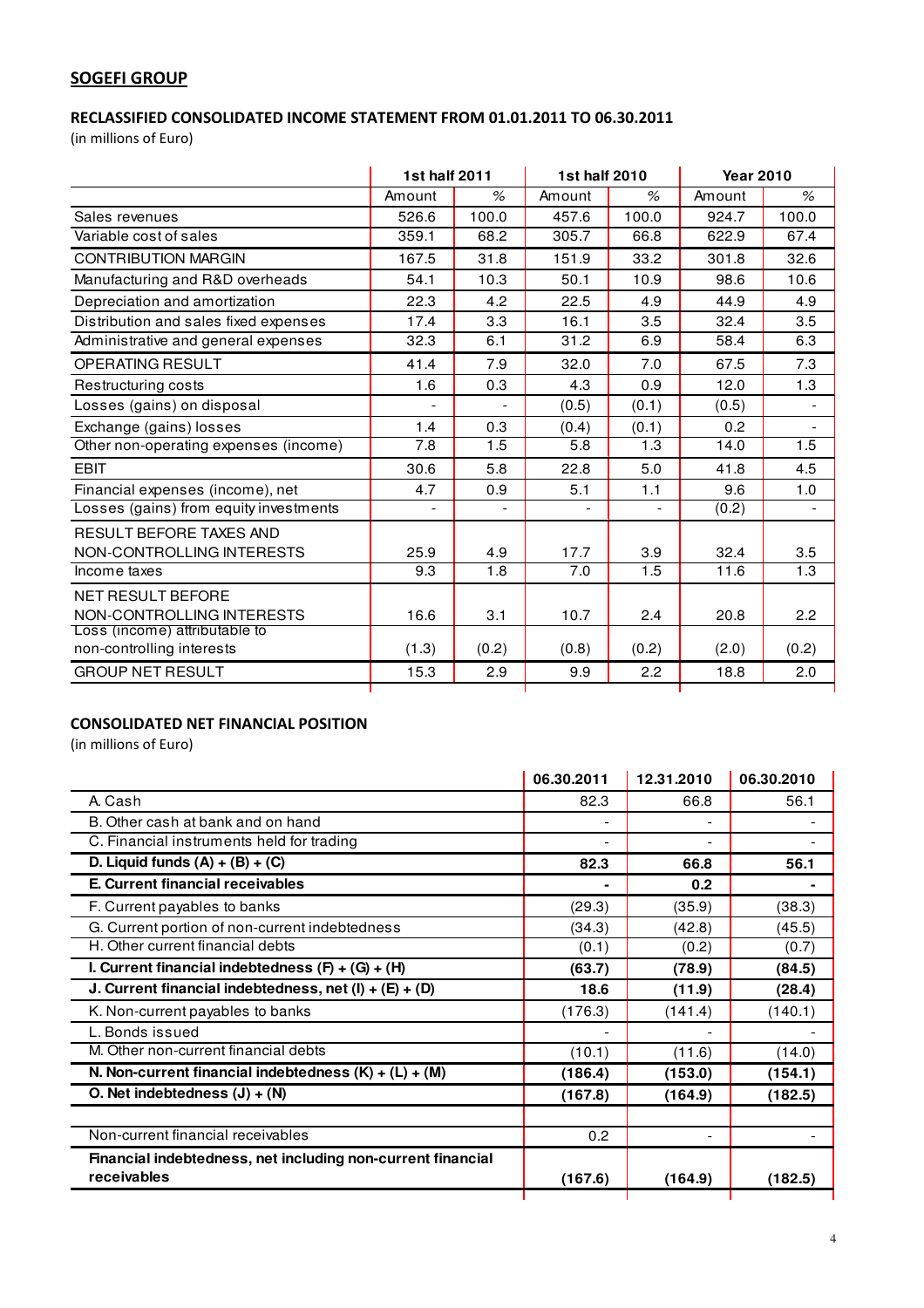# CONSOLIDATED CASH FLOW STATEMENT

|                                                                  | 1st half                     | 1st half | Year    |
|------------------------------------------------------------------|------------------------------|----------|---------|
|                                                                  | 2011                         | 2010     | 2010    |
| SELF-FINANCING                                                   | 34.5                         | 30.0     | 55.3    |
| Change in net working capital                                    | (5.1)                        | (25.9)   | (15.4)  |
| Other medium/long-term assets/liabilities                        | (0.3)                        | (0.2)    | 0.7     |
| <b>CASH FLOW GENERATED BY OPERATIONS</b>                         | 29.1                         | 3.9      | 40.6    |
| Sale of equity investments                                       |                              |          | 0.1     |
| Net decrease from sale of fixed assets                           | $\qquad \qquad \blacksquare$ | 0.3      | 0.7     |
| <b>TOTAL SOURCES</b>                                             | 29.1                         | 4.2      | 41.4    |
| Increase in intangible assets                                    | 6.7                          | 5.5      | 11.7    |
| Purchase of tangible assets                                      | 10.4                         | 8.7      | 24.3    |
| TOTAL APPLICATION OF FUNDS                                       | 17.1                         | 14.2     | 36.0    |
| Net financial position of subsidiaries purchased/sold during the |                              |          |         |
| period                                                           |                              |          |         |
| Exchange differences on assets/liabilities and equity            | 1.2                          | (0.6)    | 0.7     |
| <b>FREE CASH FLOW</b>                                            | 13.2                         | (10.6)   | 6.1     |
| Holding Company increases in capital                             | 0.3                          | 0.3      | 0.3     |
| Increase in share capital of consolidated subsidiaries           |                              |          | 0.9     |
| Dividends paid by the Holding Company to shareholders            | (14.9)                       |          |         |
| Dividends paid by subsidiaries to non-controlling interests      | (1.3)                        | (2.0)    | (2.0)   |
| CHANGES IN SHAREHOLDERS' EQUITY                                  | (15.9)                       | (1.7)    | (0.8)   |
| Change in net financial position                                 | (2.7)                        | (12.3)   | 5.3     |
| <b>Opening net financial position</b>                            | (164.9)                      | (170.2)  | (170.2) |
| <b>CLOSING NET FINANCIAL POSITION</b>                            | (167.6)                      | (182.5)  | (164.9) |
|                                                                  |                              |          |         |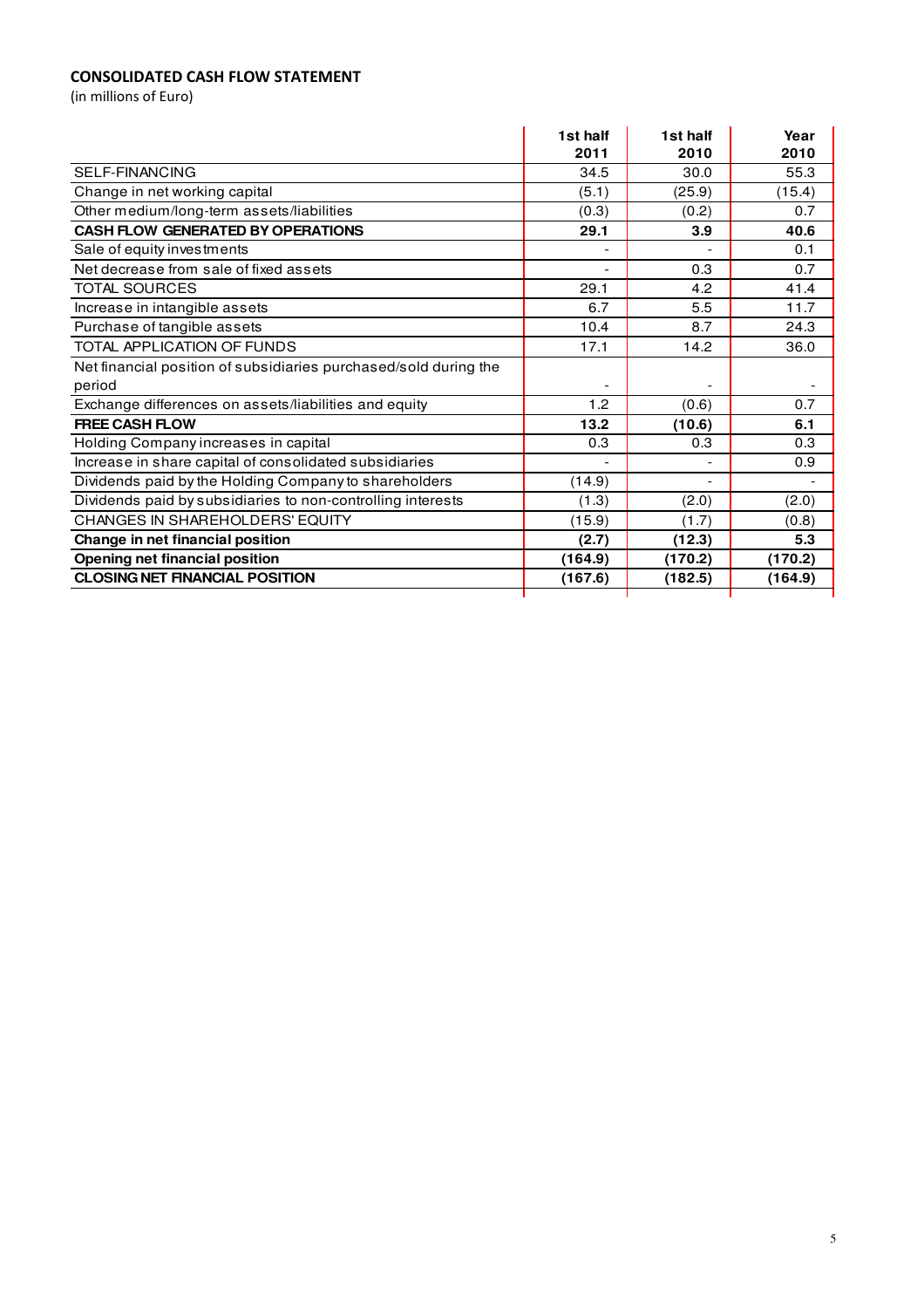### CONSOLIDATED STATEMENT OF FINANCIAL POSITION

| <b>ASSETS</b>                                                                                         | <b>June 30,</b><br>2011 | December 31,<br>2010 | <b>June 30,</b><br>2010 |
|-------------------------------------------------------------------------------------------------------|-------------------------|----------------------|-------------------------|
|                                                                                                       |                         |                      |                         |
| <b>CURRENT ASSETS</b>                                                                                 |                         |                      |                         |
| Cash and cash equivalents                                                                             | 82.3                    | 66.8                 | 56.1                    |
| Other financial assets                                                                                |                         | 0.2                  | 0.1                     |
| Working capital                                                                                       |                         |                      | 104.3                   |
| Inventories<br>Trade receivables                                                                      | 119.6<br>160.7          | 98.4<br>138.8        | 158.4                   |
| Other receivables                                                                                     | 5.7                     | 10.2                 | 5.7                     |
| Tax receivables                                                                                       | 11.1                    | 12.2                 | 9.5                     |
| Other assets                                                                                          | 3.9                     | 2.5                  | 4.8                     |
| TOTAL WORKING CAPITAL                                                                                 | 301.0                   | 262.1                | 282.7                   |
| <b>TOTAL CURRENT ASSETS</b>                                                                           | 383.3                   | 329.1                | 338.9                   |
| NON-CURRENT ASSETS<br>Fixed assets                                                                    |                         |                      |                         |
| Land                                                                                                  | 14.3                    | 14.4                 | 14.4                    |
| Property, plant and equipment                                                                         | 198.1                   | 208.4                | 214.8                   |
| Other tangible fixed assets                                                                           | 3.8                     | 4.3                  | 4.3                     |
| Of wich: leases                                                                                       | 13.0                    | 13.8                 | 14.7                    |
| Intangible assets                                                                                     | 134.2                   | 133.5                | 133.4                   |
| TOTAL FIXED ASSETS                                                                                    | 350.4                   | 360.6                | 366.9                   |
| OTHER NON-CURRENT ASSETS                                                                              |                         |                      |                         |
| Investments in associates                                                                             |                         |                      | 0.1                     |
| Other financial assets available for sale                                                             | 0.4                     | 0.4                  | 0.4                     |
| Financial receivables<br>Other receivables                                                            | 0.2<br>12.1             | 10.2                 | 10.8                    |
| Deferred tax assets                                                                                   | 34.1                    | 38.3                 | 36.8                    |
| TOTAL OTHER NON-CURRENT ASSETS                                                                        | 46.8                    | 48.9                 | 48.1                    |
| TOTAL NON-CURRENT ASSETS                                                                              | 397.2                   | 409.5                | 415.0                   |
|                                                                                                       |                         |                      |                         |
| NON-CURRENT ASSETS HELD FOR SALE                                                                      | 0.7                     | 0.7                  | 0.8                     |
| <b>TOTAL ASSETS</b>                                                                                   | 781.2                   | 739.3                | 754.7                   |
|                                                                                                       |                         |                      |                         |
| <b>LIABILITIES</b>                                                                                    | <b>June 30,</b>         | December 31,         | <b>June 30,</b>         |
|                                                                                                       | 2011                    | 2010                 | 2010                    |
|                                                                                                       |                         |                      |                         |
| <b>CURRENT LIABILITIES</b>                                                                            |                         |                      |                         |
| Bank overdrafts and short-term loans                                                                  | 29.3                    | 35.9                 | 38.3                    |
| Current portion of medium/long-term financial debts and<br>other loans                                | 34.3                    | 42.8                 | 45.5                    |
| Of which: leases                                                                                      | 1.9                     | 1.9                  | 1.9                     |
| TOTAL SHORT-TERM FINANCIAL DEBTS                                                                      | 63.6                    | 78.7                 | 83.8                    |
| Other short-term liabilities for derivative financial instruments                                     | O.1                     | 0.2                  | 0.7                     |
| TOTAL SHORT-TERM FINANCIAL DEBTS AND                                                                  |                         |                      |                         |
| <b>DERIVATIVE FINANCIAL INSTRUMENTS</b>                                                               | 63.7                    | 78.9                 | 84.5                    |
| Trade and other payables                                                                              | 242.5                   | 210.0                | 218.3                   |
| Tax payables<br>Other current liabilities                                                             | 8.3<br>3.0              | 6.3<br>2.1           | 5.9<br>2.8              |
| TOTAL CURRENT LIABILITIES                                                                             | 317.5                   | 297.3                | 311.5                   |
| NON-CURRENT LIABILITIES                                                                               |                         |                      |                         |
| MEDIUM/LONG-TERM FINANCIAL DEBTS AND                                                                  |                         |                      |                         |
| DERIVATIVE FINANCIAL INSTRUMENTS                                                                      |                         |                      |                         |
| Financial debts to bank                                                                               | 176.3                   | 141.4                | 140.1                   |
| Other medium/long-term financial debts                                                                | 8.0                     | 9.6                  | 11.2                    |
| Of which: leases                                                                                      | 5.9                     | 7.2                  | 8.5                     |
| TOTAL MEDIUM/LONG-TERM FINANCIAL DEBTS<br>Other medium/long-term financial liabilities for derivative | 184.3                   | 151.0                | 151.3                   |
| financial instruments                                                                                 | 2.1                     | 2.0                  | 2.8                     |
| TOTAL MEDIUM/LONG-TERM FINANCIAL DEBTS AND                                                            |                         |                      |                         |
| DERIVATIVE FINANCIAL INSTRUMENTS                                                                      | 186.4                   | 153.0                | 154.1                   |
| OTHER LONG-TERM LIABILITIES                                                                           |                         |                      |                         |
| Long-term provisions                                                                                  | 38.7                    | 41.8                 | 49.0                    |
| Other payables                                                                                        | 0.1                     | 0.4                  | 0.4                     |
| Deferred tax liabilities<br>TOTAL OTHER LONG-TERM LIABILITIES                                         | 28.9<br>67.7            | 32.4<br>74.6         | 32.9<br>82.3            |
| TOTAL NON-CURRENT LIABILITIES                                                                         | 254.1                   | 227.6                | 236.4                   |
| SHAREHOLDERS' EQUITY                                                                                  |                         |                      |                         |
| Share capital                                                                                         | 60.6                    | 60.5                 | 60.5                    |
| Reserves and retained earnings (accumulated losses)                                                   | 116.7                   | 117.9                | 121.2                   |
| Group net result for the period                                                                       | 15.3                    | 18.8                 | 9.9                     |
| TOTAL SHAREHOLDERS' EQUITY ATTRIBUTABLE TO THE                                                        |                         |                      |                         |
| <b>HOLDING COMPANY</b>                                                                                | 192.6                   | 197.2                | 191.6                   |
| Non-controlling interests                                                                             | 17.0                    | 17.2                 | 15.2                    |
| TOTAL SHAREHOLDERS' EQUITY                                                                            | 209.6                   | 214.4                | 206.8                   |
| TOTAL LIABILITIES AND EQUITY                                                                          | 781.2                   | 739.3                | 754.7                   |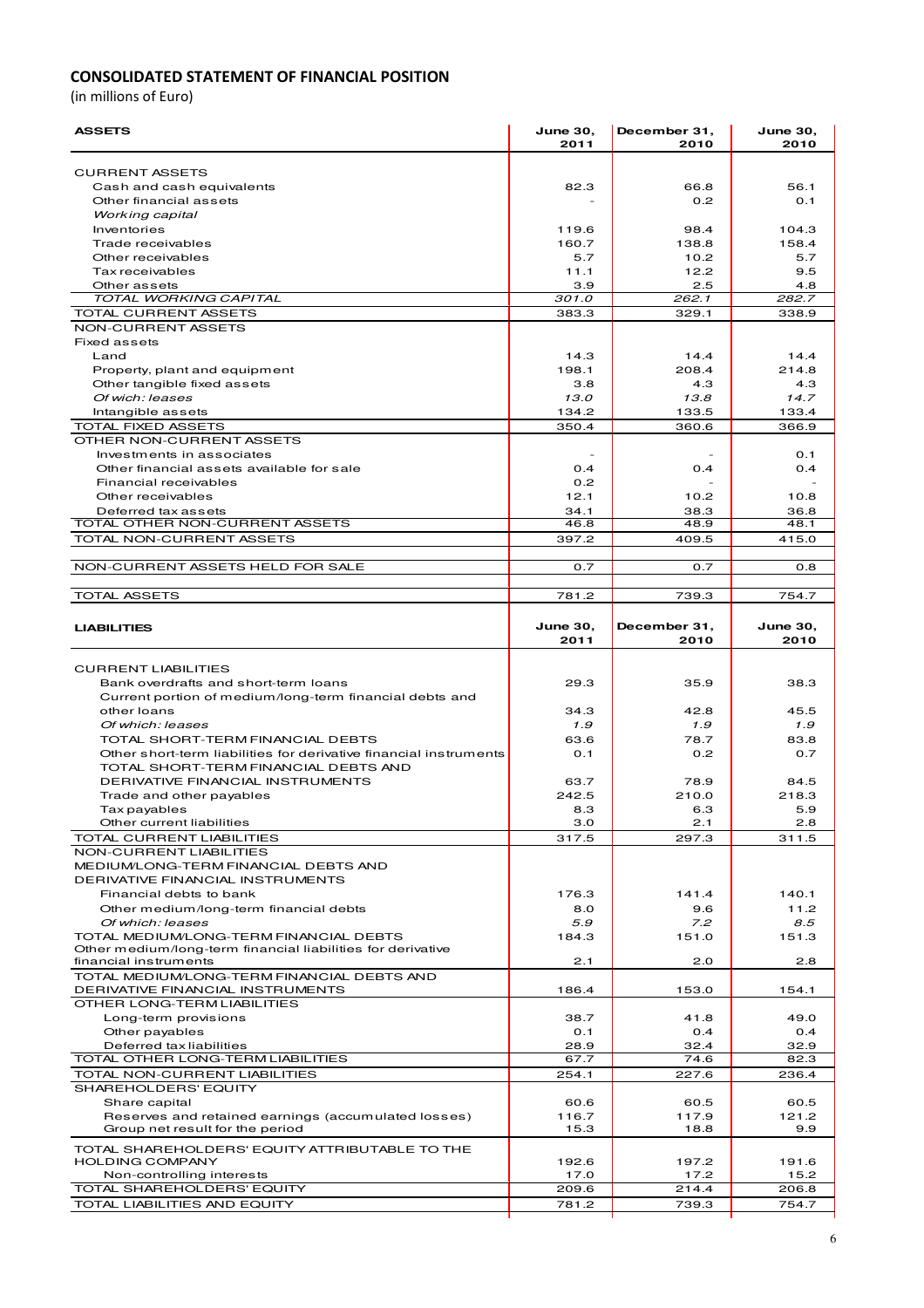# RECLASSIFIED CONSOLIDATED INCOME STATEMENT FOR THE SECOND QUARTER

|                                                            | 04.01 - 06.30.2011 |       | 04.01 - 06.30.2010 |                    | Change                   |        |
|------------------------------------------------------------|--------------------|-------|--------------------|--------------------|--------------------------|--------|
|                                                            | Amount             | %     | Amount             | %                  | Amount                   | $\%$   |
| Sales revenues                                             | 270.8              | 100.0 | 243.7              | 100.0              | 27.1                     | 11.1   |
| Variable cost of sales                                     | 184.4              | 68.1  | 162.8              | 66.8               | 21.6                     | 13.3   |
| <b>CONTRIBUTION MARGIN</b>                                 | 86.4               | 31.9  | 80.9               | 33.2               | 5.5                      | 6.8    |
| Manufacturing and R&D overheads                            | 27.4               | 10.1  | 25.3               | 10.4               | 2.1                      | 8.0    |
| Depreciation and amortization                              | 11.2               | 4.1   | 11.4               | 4.7                | (0.2)                    | (2.4)  |
| Distribution and sales fixed expenses                      | 8.5                | 3.1   | 8.4                | 3.4                | 0.1                      | 1.3    |
| Administrative and general expenses                        | 15.9               | 5.9   | 15.9               | 6.6                | $\overline{\phantom{0}}$ |        |
| <b>OPERATING RESULT</b>                                    | 23.4               | 8.7   | 19.9               | 8.1                | 3.5                      | 18.1   |
| Restructuring costs                                        | 1.0                | 0.4   | 4.2                | 1.7                | (3.2)                    | (76.3) |
| Losses (gains) on disposal                                 |                    |       | (0.4)              | (0.2)              | 0.4                      | 100.0  |
| Exchange (gains) losses                                    | 0.5                | 0.2   | (0.2)              | (0.1)              | 0.7                      |        |
| Other non-operating expenses (income)                      | 5.2                | 1.9   | 3.1                | 1.3                | 2.1                      | 74.6   |
| <b>EBIT</b>                                                | 16.7               | 6.2   | 13.2               | 5.4                | 3.5                      | 25.9   |
| Financial expenses (income), net                           | 2.5                | 0.9   | 2.6                | 1.1                | (0.1)                    | (5.1)  |
| Losses (gains) from equity investments                     |                    |       | (0.1)              | $\overline{(0.1)}$ | 0.1                      | 100.0  |
| RESULT BEFORE TAXES AND                                    |                    |       |                    |                    |                          |        |
| NON-CONTROLLING INTERESTS                                  | 14.2               | 5.3   | 10.7               | 4.4                | 3.5                      | 32.8   |
| Income taxes                                               | 4.9                | 1.8   | 4.1                | 1.7                | 0.8                      | 18.6   |
| <b>NET RESULT BEFORE</b><br>NON-CONTROLLING INTERESTS      | 9.3                | 3.5   | 6.6                | 2.7                | 2.7                      | 41.7   |
| Loss (income) attributable to<br>non-controlling interests | (0.7)              | (0.3) | (0.5)              | (0.2)              | (0.2)                    | (51.4) |
| <b>GROUP NET RESULT</b>                                    | 8.6                | 3.2   | 6.1                | 2.5                | 2.5                      | 40.9   |